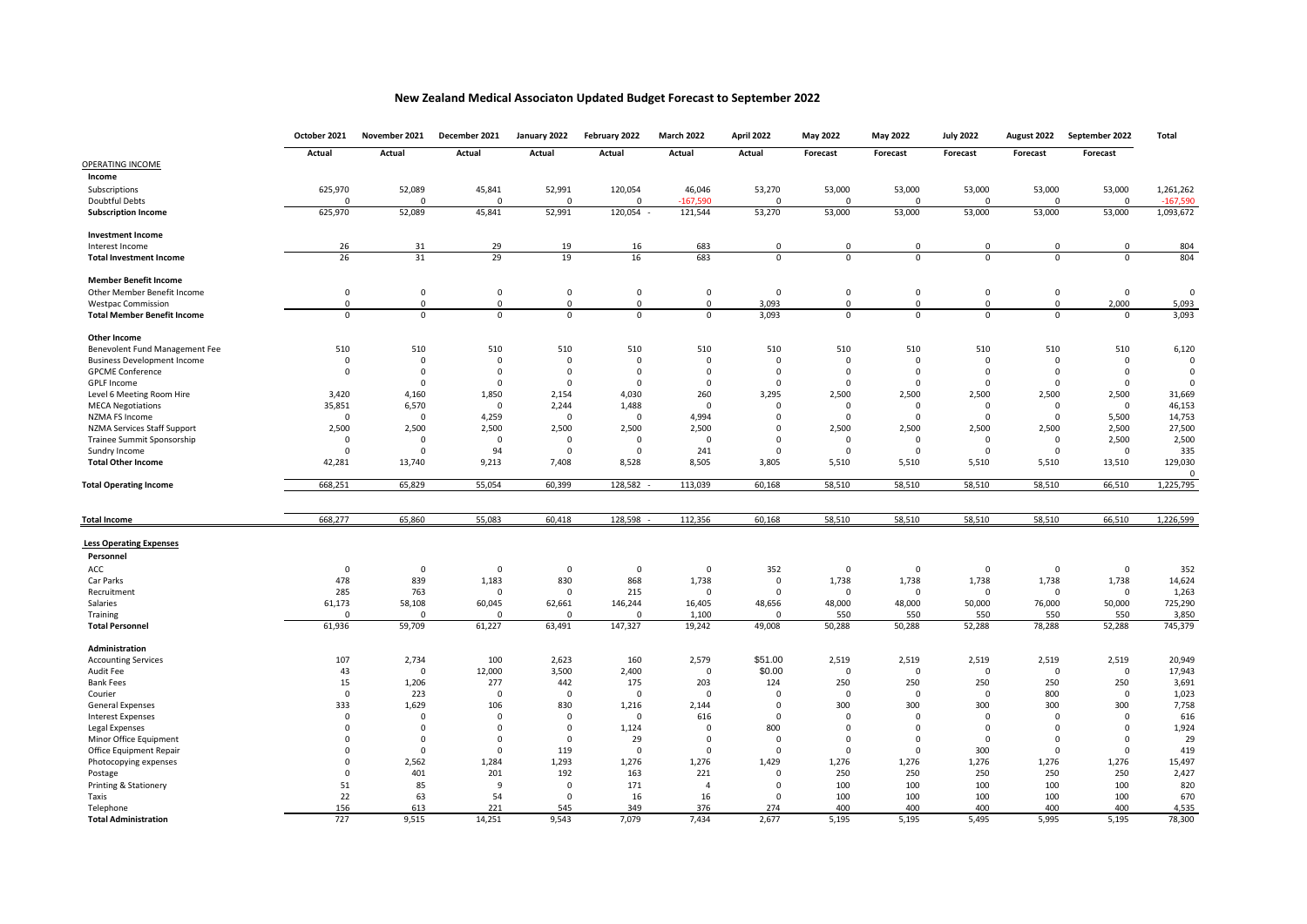## **New Zealand Medical Associaton Updated Budget Forecast to September 2022**

|                                                  | October 2021   | November 2021  | December 2021  | January 2022   | February 2022 | <b>March 2022</b> | April 2022     | <b>May 2022</b> | May 2022     | <b>July 2022</b> | August 2022    | September 2022 | Total       |
|--------------------------------------------------|----------------|----------------|----------------|----------------|---------------|-------------------|----------------|-----------------|--------------|------------------|----------------|----------------|-------------|
|                                                  | Actual         | Actual         | Actual         | Actual         | Actual        | Actual            | Actual         | Forecast        | Forecast     | Forecast         | Forecast       | Forecast       |             |
| <b>Maintenance &amp; Services</b>                |                |                |                |                |               |                   |                |                 |              |                  |                |                |             |
| <b>Business Insurance</b>                        | $\mathbf 0$    | 5,988          | $\mathbf 0$    | $\mathbf 0$    | $\mathbf 0$   | $\mathsf 0$       | $\mathsf 0$    | $\mathbf 0$     | $\mathsf 0$  | $\mathsf 0$      | $\mathsf 0$    | $\mathsf 0$    | 5,988       |
| Cleaning & Hygiene                               | $\mathbf 0$    | 533            | 206            | 206            | 393           | 231               | 206            | 250             | 250          | 250              | 250            | 250            | 3,027       |
| Electricity                                      | 248            | 716            | 340            | $\mathbf 0$    | 360           | 386               | 323            | 350             | 350          | 350              | 350            | 350            | 4,124       |
| <b>NZMA House Rent</b>                           | 16,034         | 16,034         | 16,515         | 16,515         | 16,515        | 16,515            | 16,515         | 16,515          | 16,515       | 16,515           | 16,515         | 16,515         | 197,221     |
| <b>Service Contracts</b>                         | 84             | 622            | 383            | 286            | 280           | 488               | $\mathbf 0$    | 500             | 500          | 500              | 500            | 500            | 4,643       |
| <b>Repairs and Maintenance</b>                   | $\Omega$       | $\mathbf 0$    | $\Omega$       | $\mathbf 0$    | $\mathbf 0$   | $\mathbf 0$       | $\mathbf 0$    | 500             | 500          | $\mathbf 0$      | 500            | $\mathbf 0$    | 1,500       |
| <b>Total Building Maintenance &amp; Services</b> | 16,366         | 23,894         | 17,444         | 17,008         | 17,549        | 17,620            | 17,045         | 18,115          | 18,115       | 17,615           | 18,115         | 17,615         | 216,503     |
| <b>Computer &amp; Website Expenses</b>           |                |                |                |                |               |                   |                |                 |              |                  |                |                |             |
| Database/Servicing/Computer                      | 58             | 2,560          | 4,761          | 2,570          | 5,785         | 8,697             | 2,299          | 2,500           | 2,500        | 2,500            | 2,500          | 2,500          | 39,230      |
| <b>Gecco Subscription Charges</b>                | 1,242          | 1,243          | 1,241          | 1,241          | 1,963         | 1,229             | 1,226          | 1,229           | 1,229        | 1,229            | 1,229          | 1,229          | 15,529      |
| <b>Internet Operating Fees</b>                   | 169            | ÷.             | 338            | 169            | 169           | 169               | 169            | 169             | 169          | 169              | 169            | 169            | 2,028       |
| <b>Website Operation</b>                         | 351            | 631            | $\overline{0}$ | 223            | 1,041         | 356               | $\mathbf 0$    | 356             | 356          | 356              | 356            | 356            | 4,383       |
| <b>Total Computer &amp; Website Expenses</b>     | 1,820          | 4,433          | 6,340          | 4,203          | 8,959         | 10,451            | 3,694          | 4,254           | 4,254        | 4,254            | 4,254          | 4,254          | 61,170      |
| Board                                            |                |                |                |                |               |                   |                |                 |              |                  |                |                |             |
| Accommodation/Meals                              | 223            | 1,139          | 1,064          | $\mathbf 0$    | $\Omega$      | $\mathsf 0$       | $\mathbf 0$    | 2,000           | 2,000        | $\mathbf 0$      | 2,000          | $\mathbf 0$    | 8,426       |
| Practice Allowance - Board                       | 0              | 45             | 1,004          | $\mathsf 0$    | 1,339         | $\mathsf 0$       | $\mathbf 0$    | 3,000           | 3,000        | $\mathsf 0$      | 3,000          | $\mathbf 0$    | 11,388      |
| Directors Insurance                              | $\mathbf 0$    | 2,519          | $\mathbf 0$    | $\mathbf 0$    | $\mathbf 0$   | $\mathbf 0$       | 0              | $\mathbf 0$     | 0            | $\mathbf 0$      | $\mathsf 0$    | $\mathbf 0$    | 2,519       |
| Travel                                           | $\mathbf 0$    | $\mathbf 0$    | $\mathbf 0$    | $\mathbf 0$    | 670           | $\mathbf 0$       | $\mathbf 0$    | 2,000           | 2.000        | $\mathbf 0$      | 2.000          | $\mathbf 0$    | 6,670       |
| <b>Total Board</b>                               | 223            | 3,703          | 2,068          | $\overline{0}$ | 2,009         | $\mathbf 0$       | $\overline{0}$ | 7,000           | 7,000        | $\mathbf 0$      | 7,000          | $\Omega$       | 29,003      |
| <b>Chairman's Support</b>                        |                |                |                |                |               |                   |                |                 |              |                  |                |                |             |
| <b>Accommodation &amp; Meals</b>                 | $\mathsf 0$    | $\mathsf 0$    | 289            | $\mathbf 0$    | $\mathbf 0$   | $\mathbf 0$       | $\mathbf 0$    | $\mathbf 0$     | 0            | $\mathsf 0$      | $\mathsf 0$    | $\mathsf 0$    | 289         |
| Chairman's Hospitality/General                   | $\mathbf 0$    | $\mathbf 0$    | $\Omega$       | $\mathbf 0$    | $\Omega$      | $\mathbf 0$       | $\mathbf 0$    | $\mathbf 0$     | $\mathbf 0$  | $\mathbf 0$      | $\mathbf 0$    | $^{\circ}$     | $\mathbf 0$ |
| Honorarium - Chairman                            | 9,513          | 9,313          | 18,625         | $\mathsf 0$    | 9,313         | 9,313             | 9,313          | 9,313           | 9,313        | 9,313            | 9,313          | 9,313          | 111,954     |
| Telephone - Chairman                             | $\mathsf 0$    | $\mathbf 0$    | $\Omega$       | $\mathsf 0$    | $\mathbf 0$   | $\Omega$          | $\mathbf 0$    | $\mathbf 0$     | $\Omega$     | $\mathbf 0$      | $\mathsf 0$    | $\overline{0}$ | $\mathbf 0$ |
| Travel - Chairman                                | $\Omega$       | 168            | 34             | $\mathbf 0$    | $\Omega$      | $\Omega$          | $\Omega$       | 1,000           | 1,000        | 1,000            | 1,000          | 1,000          | 5,202       |
| <b>Total Chairman's Support</b>                  | 9,513          | 9,481          | 18,948         | $\mathbf 0$    | 9,313         | 9,313             | 9,313          | 10,313          | 10,313       | 10,313           | 10,313         | 10,313         | 117,445     |
| <b>AGM and Council Meeting</b>                   |                |                |                |                |               |                   |                |                 |              |                  |                |                |             |
| Accommodation, Meals, Venue                      | $\mathsf 0$    | $\mathbf 0$    | $\mathbf 0$    | 338            | $\Omega$      | $\mathbf 0$       | $\mathbf 0$    | 5,000           | 5,000        | $\mathbf 0$      | $\mathsf 0$    | $\overline{0}$ | 10,338      |
| Practice Allowances - Council                    | $\mathsf 0$    | $\mathbf 0$    | $\mathbf 0$    | $\mathbf 0$    | $\mathbf 0$   | $\mathbf 0$       | $\mathbf 0$    | 4,000           | 4,000        | $\mathsf 0$      | $\mathsf 0$    | $\mathbf 0$    | 8,000       |
| Travel - Council                                 | $\Omega$       | $\mathbf 0$    | $^{\circ}$     | $\mathbf 0$    | $^{\circ}$    | $\Omega$          | $\mathbf 0$    | 3,000           | 3.000        | $\mathbf 0$      | $\Omega$       | $\Omega$       | 6,000       |
| <b>Total Council Support</b>                     | $\overline{0}$ | $\overline{0}$ | $\overline{0}$ | 338            | $\mathbf 0$   | $\overline{0}$    | $\overline{0}$ | 12,000          | 12,000       | $\overline{0}$   | $\overline{0}$ | $\overline{0}$ | 24,338      |
| <b>General Practitioner Council</b>              |                |                |                |                |               |                   |                |                 |              |                  |                |                |             |
| Accommodation                                    | $\mathbf 0$    | $\mathbf 0$    | $\mathbf 0$    | $\mathbf 0$    | $\mathbf 0$   | 0                 | $\mathbf 0$    | $\mathbf 0$     | $\mathbf{0}$ | $\mathbf 0$      | $\mathbf 0$    | $\mathbf 0$    | $\mathbf 0$ |
| GP CME Conference Travel etc                     | $\Omega$       | $\Omega$       | $\Omega$       | $\Omega$       | $\Omega$      | $\mathbf 0$       | $\Omega$       | $\Omega$        | $\Omega$     | $\Omega$         | $\Omega$       | $\Omega$       | $\mathbf 0$ |
| <b>GPC Chair Expenses</b>                        | $\Omega$       | 350            | 50             | $\overline{0}$ | $\Omega$      | $\mathbf 0$       | $\mathbf 0$    | $\Omega$        | $\mathsf 0$  | $\mathbf 0$      | $\mathbf 0$    | $\mathsf 0$    | 400         |
| Honorarium                                       | $\Omega$       | 3,725          | 7,450          | $\Omega$       | 3,725         | 3,725             | 3,725          | 3,725           | 3,725        | 3,725            | 3,725          | 3,725          | 40,975      |
| Meetings/Catering/General - GPC                  | $\Omega$       | $\mathbf 0$    | 266            | $\mathbf 0$    | $\mathbf 0$   |                   | $\mathbf 0$    | $\mathbf 0$     | $\mathbf 0$  | $\mathbf 0$      | $\mathsf 0$    | $\mathbf 0$    | 266         |
| Practice Allowance                               | $\Omega$       | 670            | 670            | 670            | $\Omega$      | 3,348             | $\Omega$       | $\Omega$        | $\mathbf 0$  | $\Omega$         | $\mathsf 0$    | $\mathbf 0$    | 5,357       |
| Travel - GPC                                     | $\Omega$       | $\Omega$       | $\Omega$       | 2,556          | $\Omega$      |                   | $\Omega$       | $\Omega$        | $\Omega$     | $\mathbf 0$      | $\Omega$       | $\Omega$       | 2,556       |
| <b>GPLF Expenses</b>                             | $\Omega$       | $\Omega$       | $\Omega$       | $\Omega$       | $\Omega$      | $\Omega$          | $\Omega$       | $\Omega$        | $\Omega$     | $\Omega$         | $\Omega$       | $\Omega$       | $\mathbf 0$ |
| <b>Total General Practitioner Council</b>        | $\Omega$       | 4,744          | 8,435          | 3,225          | 3,725         | 7,073             | 3,725          | 3,725           | 3,725        | 3,725            | 3,725          | 3,725          | 49,552      |
| <b>Specialists Council</b>                       |                |                |                |                |               |                   |                |                 |              |                  |                |                |             |
| Meetings/Catering/General - Spec.                | $\mathbf 0$    | $\mathbf 0$    | 615            | $\mathbf 0$    | $\Omega$      | $\mathsf 0$       | $\mathbf 0$    | $\Omega$        | $\mathsf 0$  | $\mathbf 0$      | $\mathsf 0$    | $\mathbf 0$    | 615         |
| <b>Travel - Scheduled Meetings</b>               | $\mathbf 0$    | 111            | $\mathbf{0}$   | $\mathbf 0$    | $\mathbf 0$   | $\mathbf 0$       | $\mathsf 0$    | $\mathbf 0$     | $\mathbf 0$  | $\mathbf 0$      | $\mathsf 0$    | $\mathbf 0$    | 111         |
| <b>Total Specialists Council</b>                 | $\Omega$       | 111            | 615            | $\overline{0}$ | $\Omega$      | $\Omega$          | $\overline{0}$ | $\Omega$        | $\Omega$     | $\overline{0}$   | $\Omega$       | $\Omega$       | 726         |
| <b>Doctors In Training Council</b>               |                |                |                |                |               |                   |                |                 |              |                  |                |                |             |
| Meetings/Catering/General - DIT                  | $\mathbf 0$    | 187            | $\mathbf 0$    | $\mathbf 0$    | $\mathbf 0$   | $\mathbf 0$       | $\mathbf 0$    | $\mathbf 0$     | $\mathbf 0$  | $\mathbf 0$      | $\mathbf 0$    | 1,200          | 1,387       |
| Travel - DIT                                     | $\mathbf 0$    | $\mathsf 0$    | $\mathsf 0$    | $\mathsf 0$    | $\mathsf 0$   | $\mathsf 0$       | $\mathsf 0$    | $\mathsf 0$     | $\mathsf 0$  | $\mathsf 0$      | $\mathbf 0$    | 3,000          | 3,000       |
| <b>Trainee Summit</b>                            | $\Omega$       | $\Omega$       | $\Omega$       | $\Omega$       | $\Omega$      | $\Omega$          | $\mathbf 0$    | $\Omega$        | $\Omega$     | $\mathbf 0$      | $\Omega$       | 4,000          | 4,000       |
| <b>Total Doctors In Training Council</b>         | $\Omega$       | 187            | $\Omega$       | $\mathbf 0$    | $\Omega$      | $\Omega$          | $\Omega$       | $\Omega$        | $\Omega$     | $\mathbf 0$      | $\Omega$       | 8,200          | 8,387       |